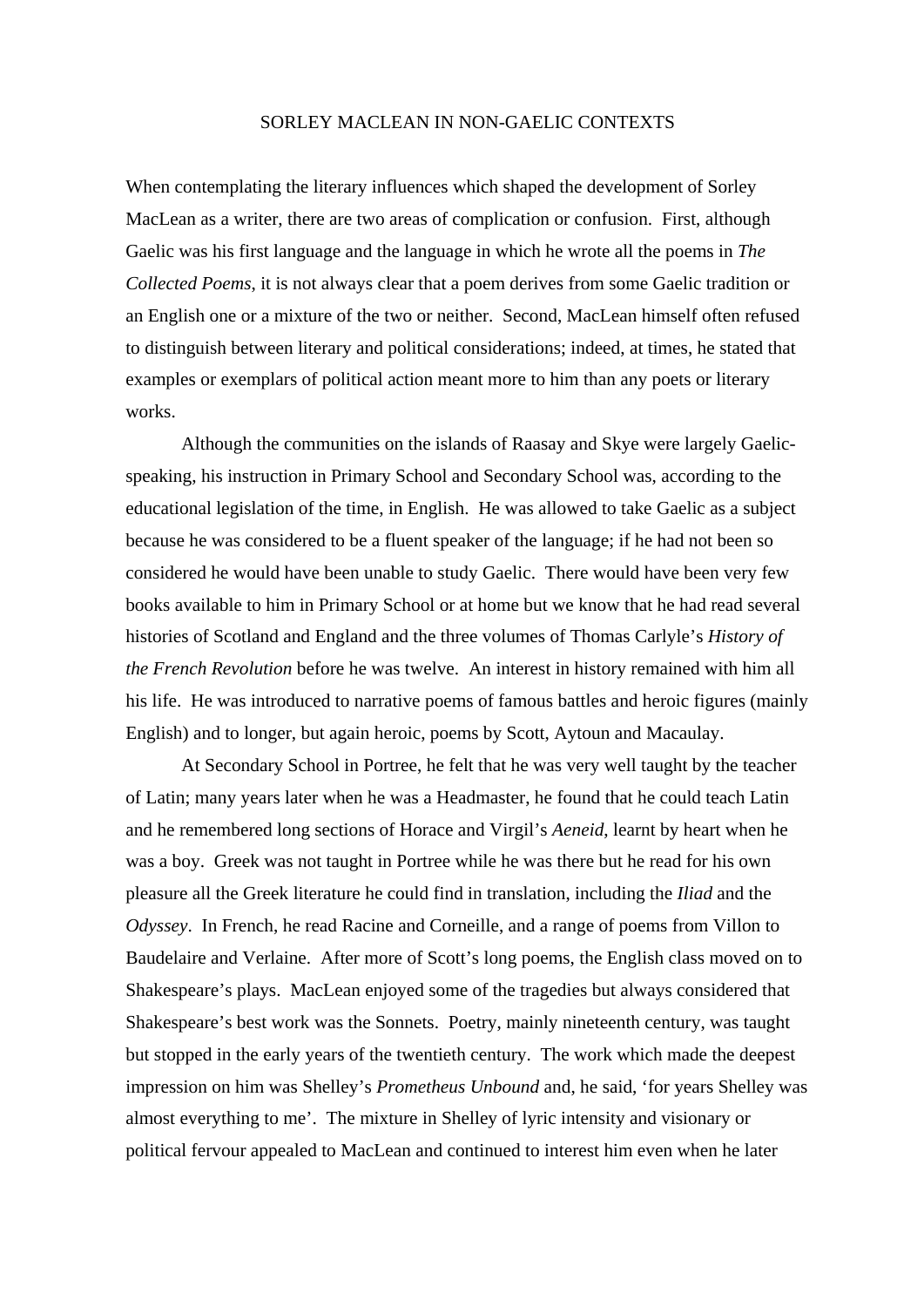found the Romantic rather vapid. There is no mention of fiction (and, indeed, I can hardly remember any discussion of novels with him in later years).

 What is apparent is that, even at school age, his reading did not just widen his range of literary or cultural reference but called into question some of the notions of his Highland community, particularly religious beliefs, and fostered other ideas, particularly regarding social injustice and the moral claims of socialism. Between 1929 and 1933 he was a student at the University of Edinburgh, studying English rather than History or Gaelic because he knew that a degree in that subject would ensure employment as a teacher and allow him to support his family. Herbert Grierson, the famous scholar of Donne and the English Metaphysical poets of the seventeenth century, was the Professor, and MacLean felt strongly that the Department, staff and students, were expected to give their accord to the Professor's tastes, the revered figures being Donne and, for the modern period, Eliot, at the expense of, say, Milton, Blake and Yeats. The young student was resentful of this situation but not cussed or bold enough to oppose it. He was awarded a very good Degree. His reading for his studies was extensive but his description of it sounds dutiful rather than excited, and he showed little interest in fiction or in any American poetry apart from the expatriates Eliot and Pound.

 A major change took place at the very end of his time as a student. He met two fellow students, James Caird and George Davie, both well read in contemporary poetry and strong admirers of Yeats and MacDiarmid. They encouraged him to read more of the later phase of Yeats's poetry and they introduced him to the poetry of MacDiarmid, and, shortly after, to Christopher M. Grieve (Hugh MacDiarmid) himself. MacDiarmid had published his collections of lyrics in Scots, *Sangshaw* and *Penny Wheep,* in 1925 and 1926 respectively, and his long sequence poem *A Drunk Man Looks at the Thistle* also in 1926. These volumes caused an upheaval in MacLean's thinking about poetry. While he was a student he had been writing some poems in Gaelic but more in English; he destroyed nearly all of them. His poem 'A' Chorra-Ghridheach' ('The Heron') was written in 1932 and his retention of it seemed to mark a decision to write only in Gaelic; he did translate it into English and Edwin Muir praised it highly. In a letter to Douglas Young in 1941 he wrote: 'I immediately recognised the lyrics of *Sangshaw* and *Penny Wheep* as supreme. I regarded them in much the same way as I regarded the greatest things of Blake's, things completely new and unbelievable. I still do that. There is nothing on earth like the greatest of these lyrics… [ they ] are always a miracle and mystery to me.' In the mid-thirties, after graduating and becoming a teacher, MacLean hammered out his political and literary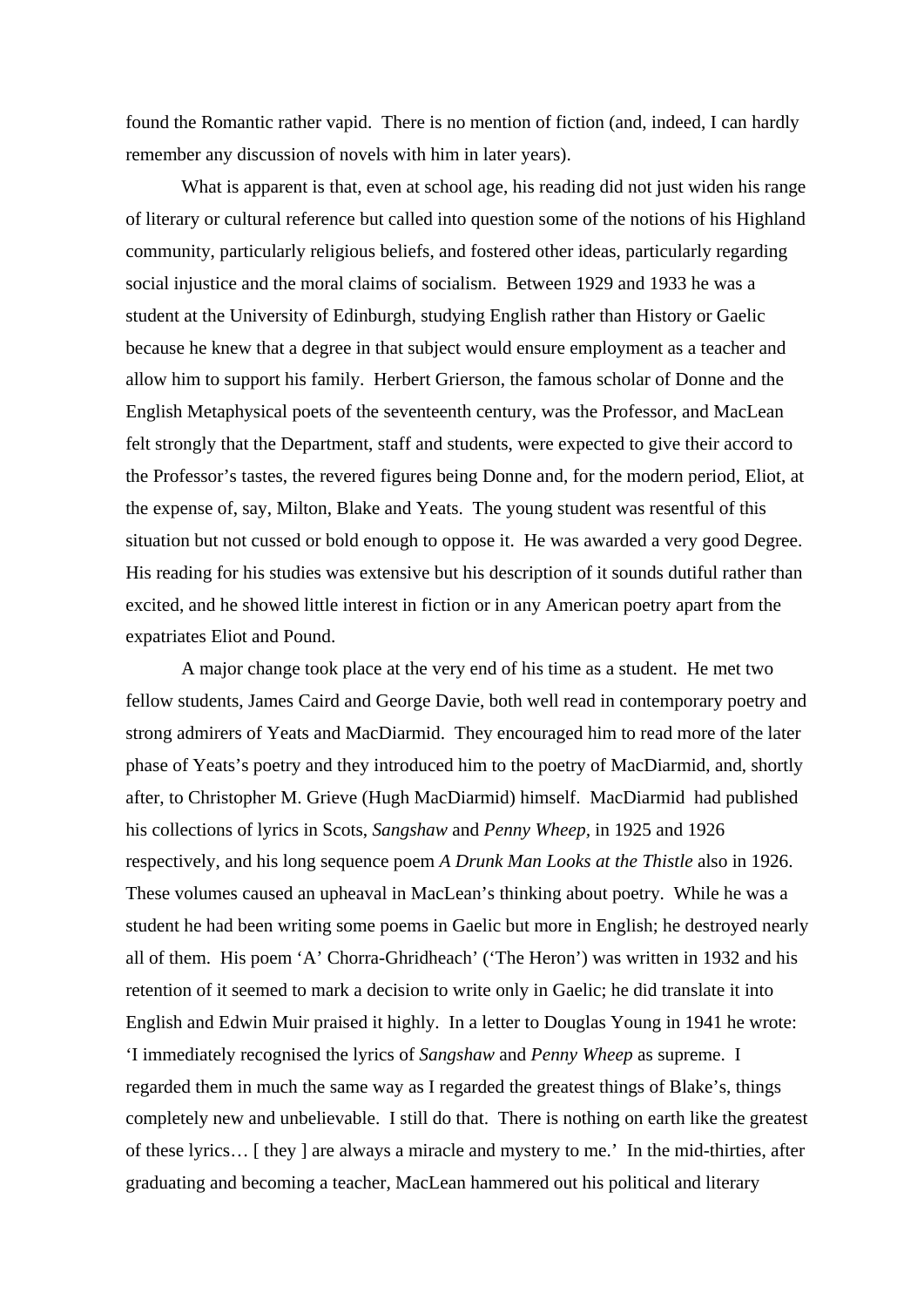values with or against the attitudes and knowledge of MacDiarmid, Caird (who was eventually to become an Inspector of Schools) and Davie (who became Professor of Philosophy and wrote a seminal study of Scotland's intellectual and educational history, *The Democratic Intellect*). He was not, in any obvious way, involved in the so-called 'Scottish Renaissance' movement of the 1920s and 1930s, although he provided MacDiarmid with translations of Gaelic poems which the latter worked up for inclusion in his *Golden Treasury of Scottish Poetry,* published in 1940, with scant acknowledgement to MacLean.

 He later declared that, between 1936 and 1939, he became a radically different poet from what he had been before. Various external factors affected him: illness in his parents, the outbreak of the Civil War in Spain, and the rapid development of Fascism, particularly in Germany and Italy. Intellectually, he was stimulated by his wider reading in contemporary poets, especially those with Symbolist tendencies and he lists Yeats, Eliot, MacDiarmid, the Russian Alexander Blok and the French poet Paul Valéry. Actually, there are two senses of Symbolism. The first, perhaps better called by its French term, 'Symbolisme', has a spiritual, esoteric sense in which symbols are keys to access a dimension of meaning beyond the physical. MacLean was not specially interested in this quasi-religious belief. He was more moved by the use of external objects or happenings to stand for and evoke the inner world of the artist (and the reader) and the struggles and strivings of a community. So, for example, the mountain range in Skye, the Cuillins, could represent in his poetry 'difficulty, hardship and heroic qualities as against, as it were, the softness and relative luxury of the woods of Raasay with all their own contradictions'. Although he greatly admired the handling of symbolist schemes in MacDiarmid's *A Drunk Man Looks at the Thistle* and considered it the finest long poem of the century, it was the middle and later Yeats who provided him, despite serious reservations about what MacLean saw as his snobbery and his right-wing political views, with a more useful model for his own efforts. Yeats's Irish nationalism, the struggle in his poetry between a frustrating infatuation with a woman (based on Maud Gonne) and what the poet saw as his public duty, his political involvement, the mesmeric rhetoric and musicality of his verse, and his total commitment to the seriousness of his art − all these elements thrilled MacLean.

 In January 1939 he moved from teaching in Skye and later Mull to a school in Edinburgh. The period between this move and his departure to fight in North Africa at the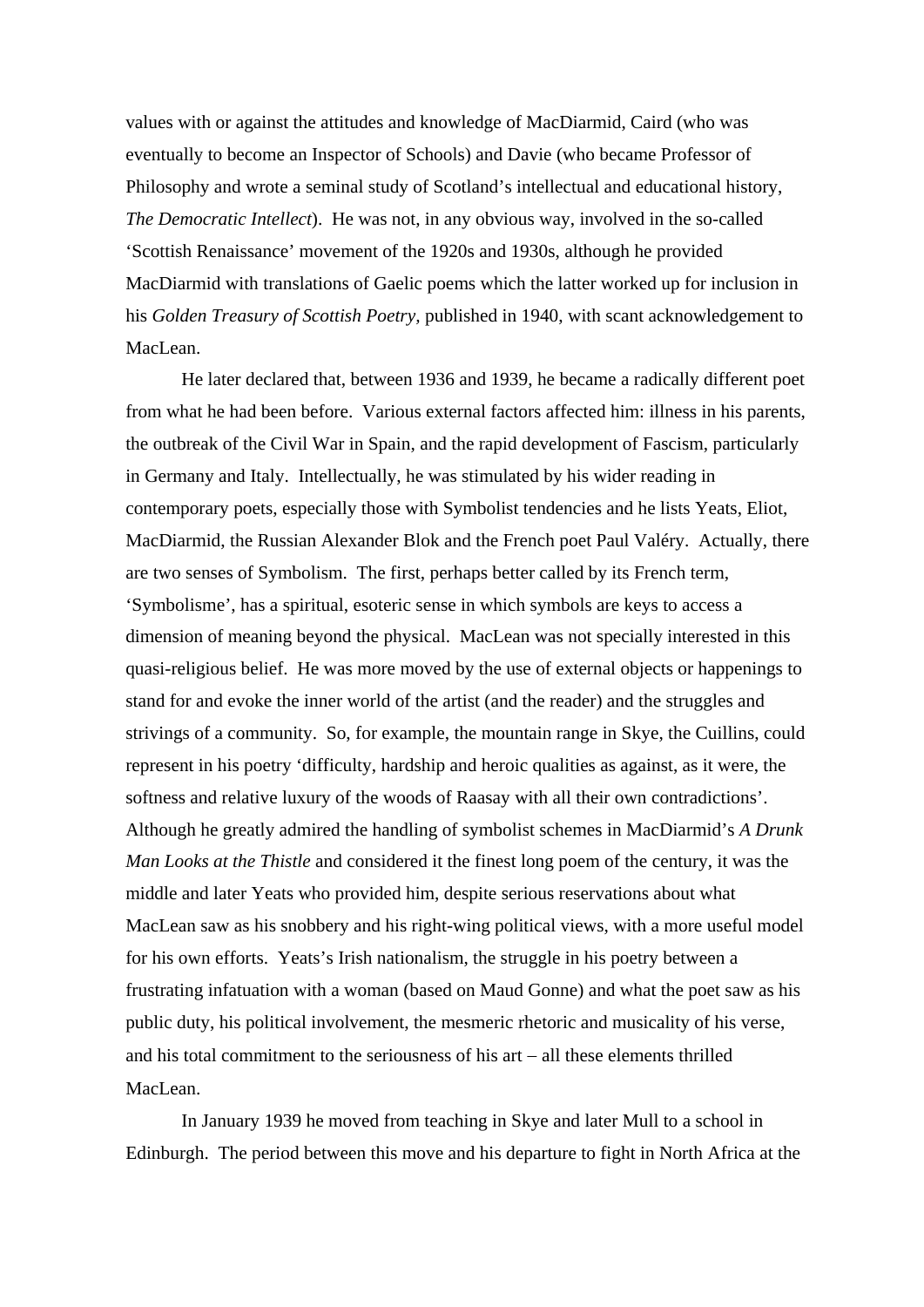end of 1941 was the most productive of his life in terms of poetry. Eight of his poems (alongside eight by Robert Garioch) were published in *17 Poems for 6d* in 1940 and most of the poems in *Dàin do Eimhir* (published 1943), 'Coilltean Ratharsair', and the long sequence poem *An Cuilithionn* were written in these three years. It was a time, also, in which he developed friendships with Robert Garioch, Sidney Goodsir Smith, W. Dugald MacColl, Douglas Young and George Campbell Hay, who all contributed in different ways to his encouragement as a poet and challenged aspects of his thinking. The poetry burst out of, and tried to make sense of, an emotional sexual turbulence that took him to the very edge of sanity and a conviction of Europe's helplessness in the face of the growing power of Fascism. For the fashionable, 'socialist' English poets − Auden, Day-Lewis, Spender − he had nothing but contempt. Sometimes, he saw poetry itself, any poetry, as irrelevant to the world situation, a mere aesthetic hobby. In a letter to Douglas Young some months before he went into action in the North African campaign, he wrote: 'Lenin, Stalin and Dimitroff [leading Communist fighter in Bulgaria] now mean more to me than Prometheus and Shelley did in my teens'. He could have added the names of James Connolly, a leader of the Irish Rising executed in 1916, John Maclean, the pacifist Scottish Communist and Nationalist who died in 1923, and the trio of John Cornford, Julian Bell and Lorca who died for their socialist beliefs in the Spanish Civil War. Although he never joined the Communist Party and later became disillusioned with the Russian/Soviet leaders, his commitment to socialist democracy and against injustice remained solid. After the moving war poems, his political intensity is manifest in poems such as 'Hallaig', 'Am Botal Briste', 'Palach', 'A Bheinn air Chall' and 'Screapadal' which face the violence and injustice in his contemporary world. The range of reference, of location, political figures and fellow poets across time and languages, is significant in expressing a global vision of human problems, braveries and pleasures, and, as he said about *An Cuilithionn*, a poetry 'radiating from Skye and the West Highlands to the whole of Europe'.

 In November 1942 he was seriously wounded at the Battle of Alamein. After nine months in hospitals in Egypt and Britain, he was discharged and he returned to teaching in Edinburgh. His friendship with MacDiarmid was resumed, but without the earlier ardour, and he enjoyed the company of what has been called the second wave of the Scottish Renaissance in poetry: Garioch, Goodsir Smith, Norman MacCaig, Hamish Henderson, George Campbell Hay, all much the same age as himself, and some of the younger poets such as Iain Crichton Smith and George Mackay Brown. If his ideas on society, religion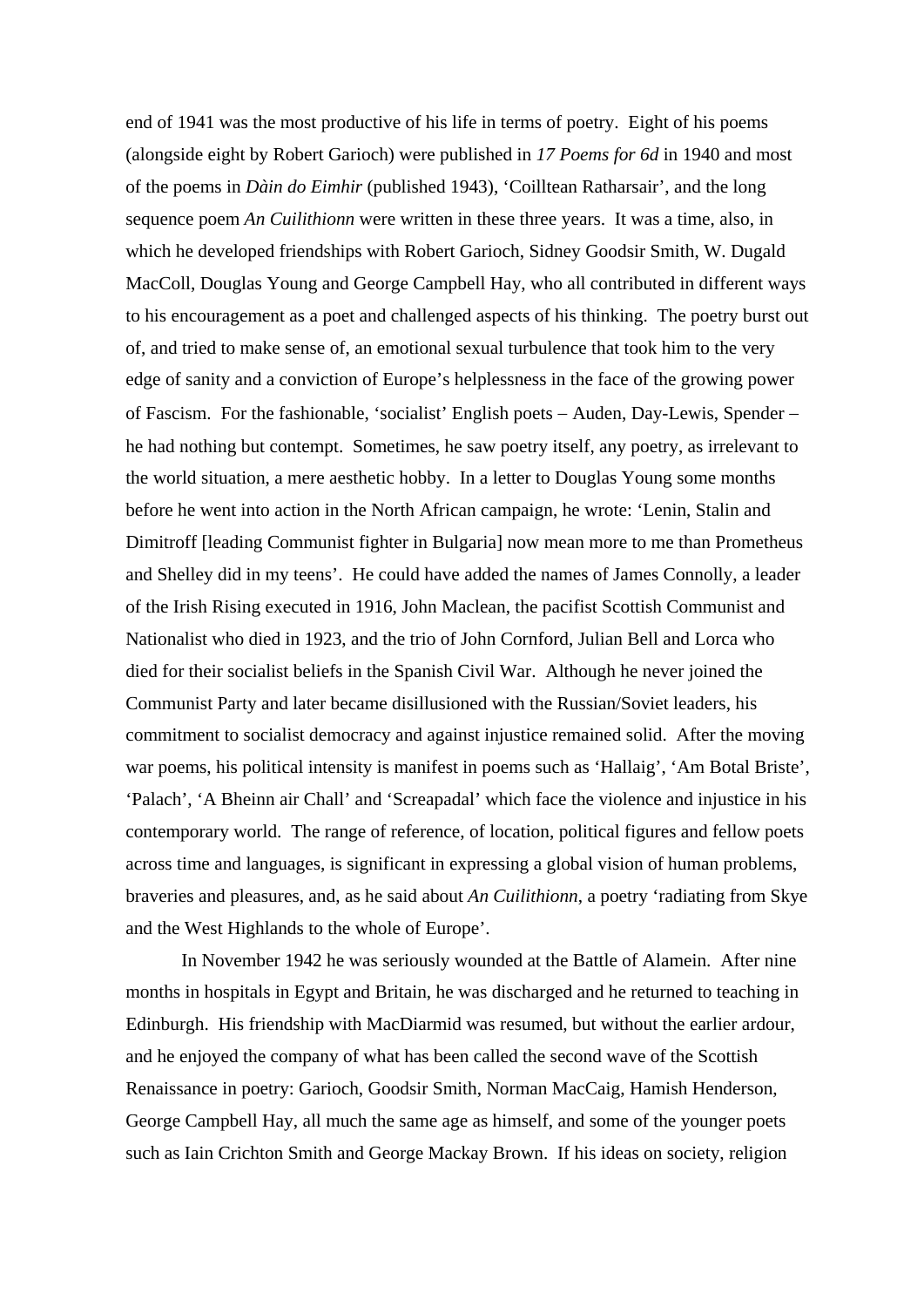and poetry remained much the same, his attitude mellowed, his self-deprecation stopped, and he was happily married with a family of three daughters. When he became Headmaster of Plockton School he had to work hard at administration and there was not much time for writing poetry.

 1970 saw a selection of his poetry made available in translation in *Four Points of a Saltire* and in 1971 Iain Crichton Smith's translations appeared as *Poems to Eimhir*; in 1973 Claddagh Records of Dublin brought out *Barran agus Ashhuain*, a record of MacLean reading his own poems with his own translations. He retired from teaching in 1972 and, with the impetus of the newly available translations of his work, he came to be in great demand as a public reader of his poetry. For the remainder of his life he travelled widely and the uniqueness of his writing and his performance came to be recognised around the world. Translations have been made of his poems in many languages and he was honoured with Doctorates in many countries. In Ireland he has been specially acclaimed; it is as if his poetry speaks not just for Gaelic Scotland but also for Irish history and culture. Seamus Heaney, Ireland's foremost poet, has always recognised Sorley MacLean as occupying a special place: his particular act of homage is his translation of 'Hallaig'. Similarly, in Australia, its finest poet Les Murray has acknowledged the voice of MacLean.

 This essay has tried to show how the bilingual poet, from his early days on Raasay to the later stages of his poetic career, explored and borrowed from, a variety of non-Gaelic examples, particularly in English. He experienced many ambivalent feelings in his reading of poets writing at different times and in different dialects and registers of English. His mature judgement was that, for him, the three greatest poets in English were Shakespeare, Blake and Yeats but it could be argued that he was more influenced than he thought by Donne, Wordsworth and MacDiarmid. When we read back through his actual poetry, what is apparent is that, out of whatever reading, whatever experiences of life, whatever pressures of beliefs, Sorley MacLean created something nobody else could have done, and that, in doing so, he contributed something unique to the treasure-house of world literature.